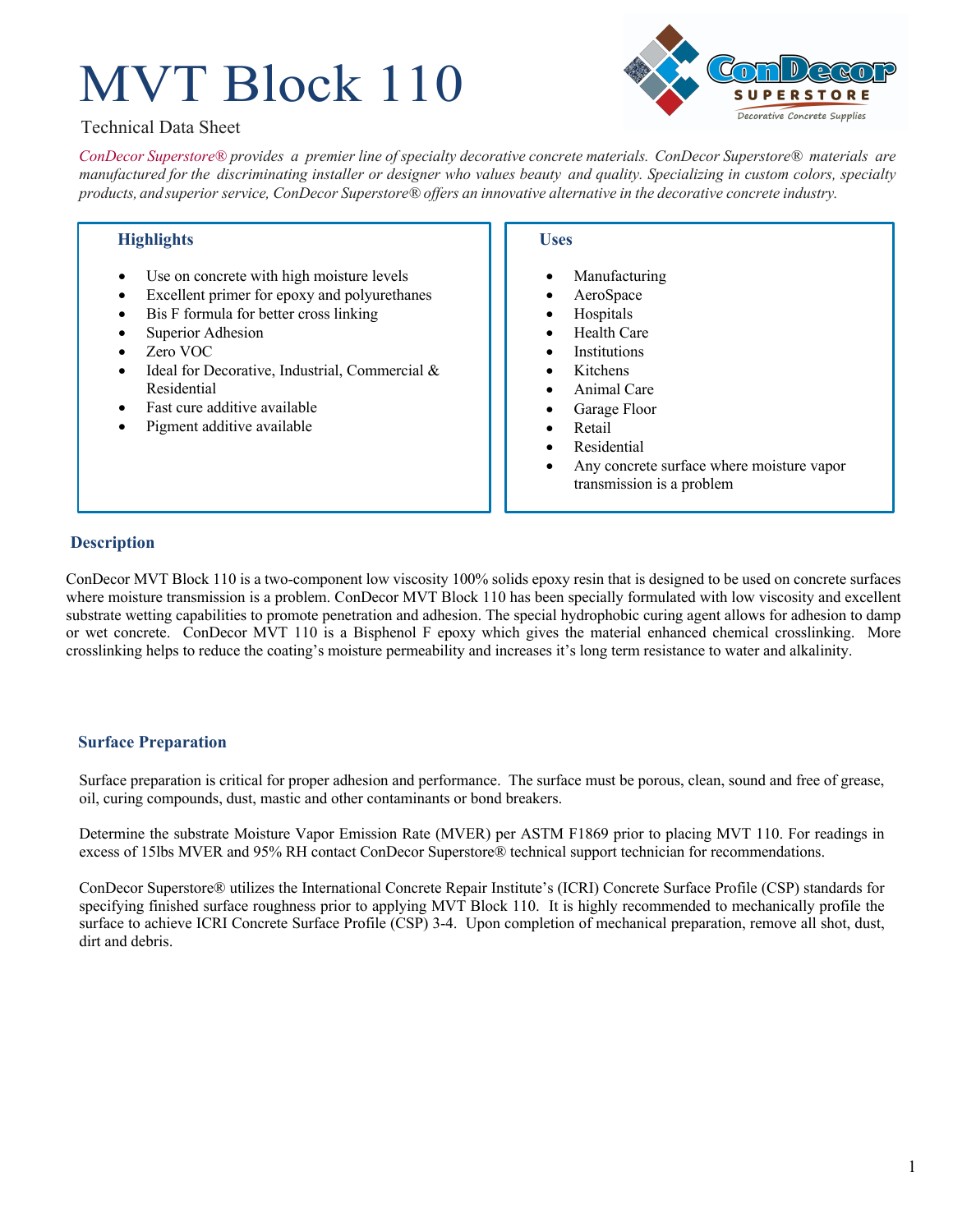## **Packaging**

Available in a 1.5 gallon kit. The mix ratio is 2 parts A to 1 part B. The 1.5 gallon kit comes prepackaged in this ratio and no parting out is necessary when mixing the full 1.5 gallon kit.

## **Mixing**

Organize work area so that all personnel and equipment are in place before mixing. Pour part A into a bucket, if pigmenting, add the pigment and premix for 2 minutes at low speed (less than 500 rpm), then add part B and mix for 3 minutes continuing with low speed to avoid air entrapment. Do not mix more than what can be placed within 30 minutes. **DO NOT HAND MIX.** Ensure that the material from the sides and bottom of the bucket have been thoroughly mixed in. Pot life is 30 minutes at 75 degrees. Pot life with Fast Cure additive is 15 minutes. Pot life and work times are shortened by higher temperatures. Pouring material onto the floor in ribbons immediately after mixing will extend the work time.

## **Handling Precautions**

For complete instructions on handling and use, consult the corresponding Material Safety Data Sheet before using product. It is the user's responsibility to review instructions and warnings for any ConDecor Superstore® products.

Avoid contact with the skin and use protective equipment as required. Wear protective gloves, protective clothing, eye protection, face protection and appropriate respirator equipment. Use in well ventilated areas. Dispose of contents and containers in accordance to local, state and federal regulations.

#### **Slip and Fall Precautions**

OSHA and the American Disabilities Act (ADA) have now set enforceable standards for slip resistance on pedestrian surfaces. The current coefficient of friction required by ADA is .6 on level surfaces and .8 on ramps. ConDecor Superstore® recommends the use of angular slip resistant aggregate in all coatings or flooring systems that may be exposed to wet, oily or greasy conditions. It is the contractor and end users' responsibility to provide a flooring system that meets current safety standards. ConDecor Superstore® or its sales agents will not be responsible for injury incurred in a slip and fall accident.

## **Application and Clean Up**

ConDecor Superstore® MVT Block 110 may be applied by roller, trowel or squeegee at NO MORE THAN 100<br>SQFT PER GALLON. Tools may be cleaned with Tools may be cleaned with Xylene, or other solvents prior to material hardening.

### **Shelf Life**

ConDecor Superstore® MVT Block 110 has a 1year shelf life from date of manufacturing when properly stored in a dry, temperature controlled environment.

#### **Limitations**

- Interior Use Only
- Must be applied at specified film thickness
- Concrete must have an CSP profile of 3-4 (similar to 60-80 grit sandpaper)
- Do not apply when ambient temperatures are below 40ºF or above 90ºF
- Pot Life 30 minutes in bucket

## **Warranty**

ConDecor Superstore® MVT Block 110 is a proprietary product that is warranted to be of uniform quality within manufacturing tolerances. Since control is not exercised over its use, no warranty, expressed or implied, is made as to the effects of such use. Seller and manufacturer's obligation under this warranty shall be limited to refunding the purchase price of that portion of the material proven to be defective. The user assumes all other risks and liabilities resulting from use of this product. If you have any questions, please contact ConDecor Superstore®.

## **First Aid**

EYES: Flush thoroughly with water, lifting both eyelids. Get immediate medical attention

SKIN: Wash with soap and water. If irritation develops seek medical attention.

INGESTION: Do not induce vomiting. Get immediate medical attention.

INHALATION: Remove to fresh air immediately. If breathing difficulty continues, administer oxygen. Get immediate medical attention.